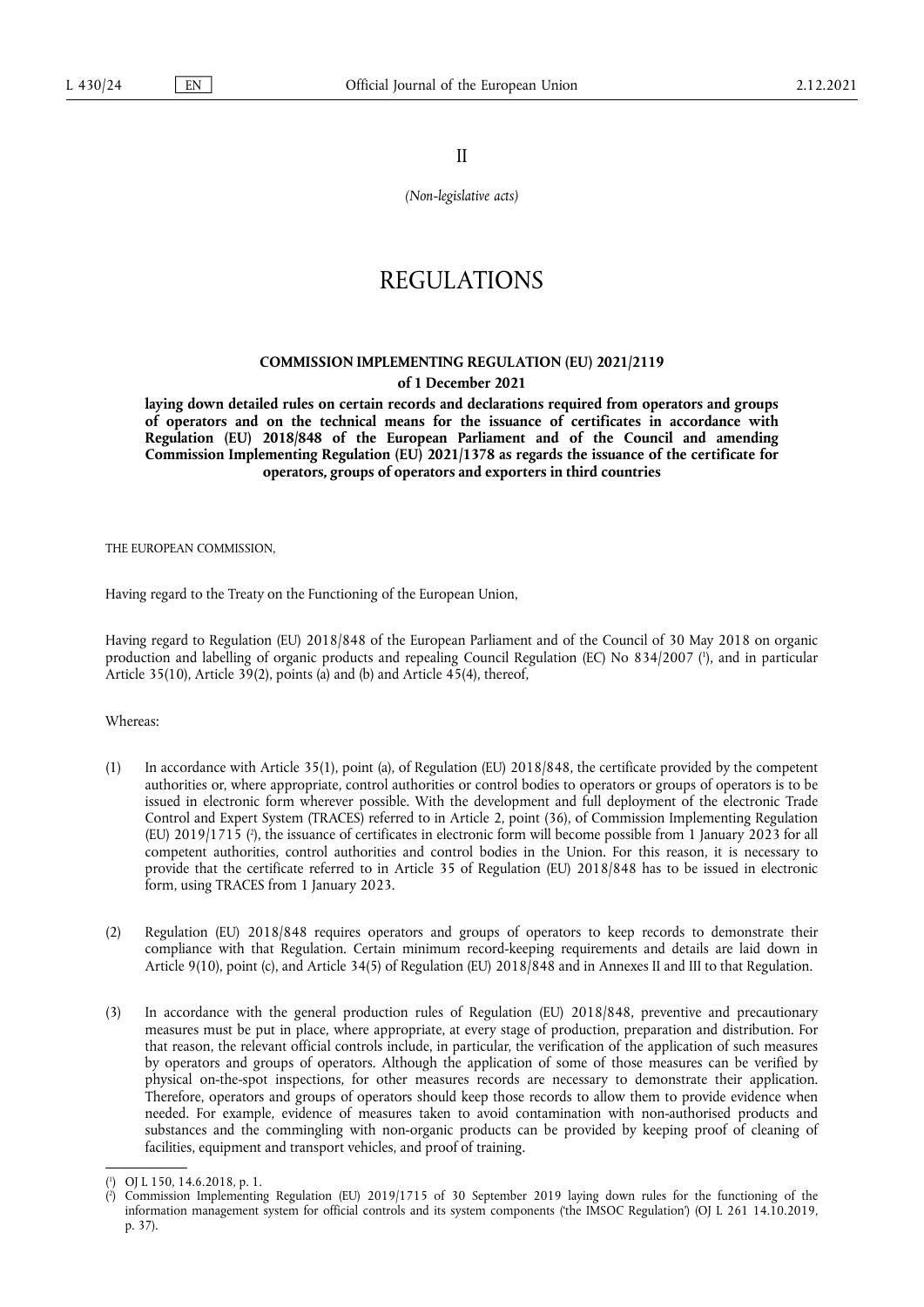- <span id="page-1-2"></span>(4) Documentary accounts are also relevant for traceability purposes and mass balance, and consequently for the assessment of compliance with Regulation (EU) 2018/848. The traceability and mass balance checks under Commission Delegated Regulation (EU) 2021/771 [\(](#page-1-0) 3 ) cover specific information that is to be justified by appropriate documents. Operators and groups of operators should keep those documents in order to provide evidence of compliance of their activities.
- (5) In accordance with Article 38(2) of Regulation (EU) 2018/848, official controls are to be performed in particular based on the likelihood of non-compliance. For that purpose, competent authorities or, where appropriate, control authorities or control bodies need relevant information. Therefore, Article 39(1), point (b), of Regulation (EU) 2018/848 requires operators and groups of operators to make all declarations and other communications that are necessary for official controls. In addition, Article 39(1), point (d)(i), of that Regulation requires, inter alia, a full description of their organic or in-conversion production units and of their activities.
- (6) In order to ensure that official controls can be appropriately planned, it is necessary to specify the information that is to be included in those declarations and other communications, in particular, information relating to the activities that are subcontracted and certain details of the production units and other premises, facilities and units used for the activities of the operators and groups of operators, and the planned forecast of production.
- <span id="page-1-3"></span>(7) In accordance with Article 1, first paragraph and second paragraph, point (a), of Commission Implementing Regulation (EU) 2021/1378 [\(](#page-1-1) 4 ), which applies from 1 January 2022, control authorities and control bodies recognised in accordance with Article 46(1) of Regulation (EU) 2018/848 are to provide operators, groups of operators and exporters in third countries that have been subject to the controls referred to in Article 45(1), point (b)(i), of that Regulation with a certificate, to be issued in electronic form and by using TRACES. As the use of TRACES will not be possible before 1 January 2023, it is necessary to defer the obligation to use TRACES also in Implementing Regulation (EU) 2021/1378.
- (8) Implementing Regulation (EU) 2021/1378 should therefore be amended accordingly.
- (9) In the interest of clarity and legal certainty, this Regulation should apply from the date of application of Regulation (EU) 2018/848. However, the provision on the use of TRACES should apply from 1 January 2023.
- (10) The measures provided for in this Regulation are in accordance with the opinion of the Organic Production Committee,

HAS ADOPTED THIS REGULATION:

#### *Article 1*

## **Issuance of the certificate referred to in Article 35(1) of Regulation (EU) 2018/848 in electronic form**

The certificate referred to in Article 35(1) of Regulation (EU) 2018/848 shall be issued as follows:

- (a) in accordance with the model set out in Annex VI to Regulation (EU) 2018/848;
- (b) in electronic form, using the electronic Trade Control and Expert System (TRACES) referred to in Article 2, point (36), of Implementing Regulation (EU) 2019/1715.

<span id="page-1-0"></span>[<sup>\(</sup>](#page-1-2) 3 ) Commission Delegated Regulation (EU) 2021/771 of 21 January 2021 supplementing Regulation (EU) 2018/848 of the European Parliament and of the Council by laying down specific criteria and conditions for the checks of documentary accounts in the framework of official controls in organic production and the official controls of groups of operators (OJ L 165, 11.5.2021, p. 25).

<span id="page-1-1"></span>[<sup>\(</sup>](#page-1-3) 4 ) Commission Implementing Regulation (EU) 2021/1378 of 19 August 2021 laying down certain rules concerning the certificate issued to operators, groups of operators and exporters in third countries involved in the imports of organic and in-conversion products into the Union and establishing the list of recognised control authorities and control bodies in accordance with Regulation (EU) 2018/848 of the European Parliament and of the Council (OJ L 297, 20.8.2021, p. 24).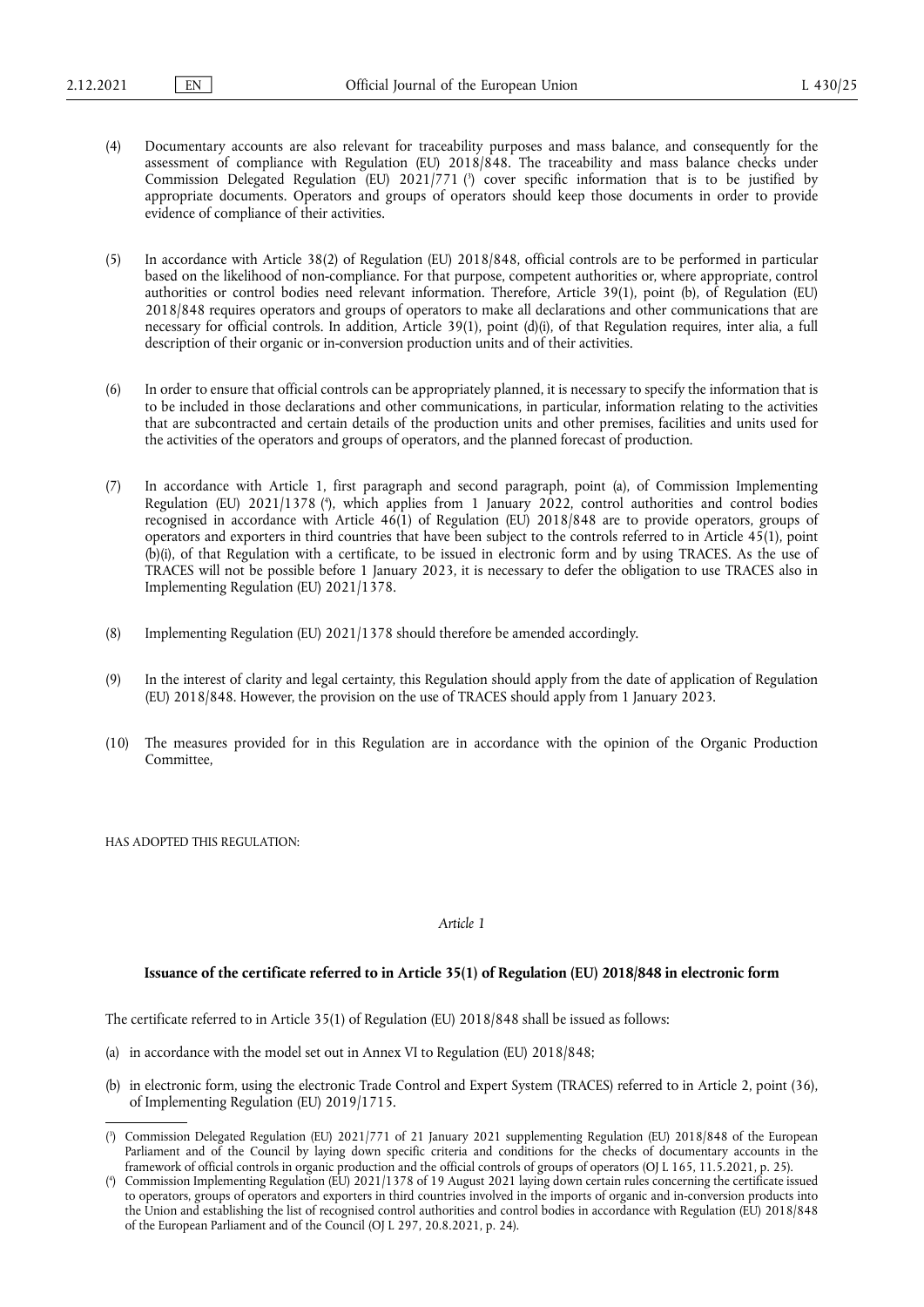## *Article 2*

## **Records to be kept by operators and groups of operators**

1. Operators and groups of operators shall keep all the necessary documents, including stock and financial records, that will enable competent authorities or, where appropriate, control authorities or control bodies to carry out, in particular, the following checks:

- (a) checks on the preventive and precautionary measures taken in accordance with Article 9(6) and Article 28 of Regulation (EU) 2018/848;
- (b) the traceability check in accordance with Article 1(4) of Delegated Regulation (EU) 2021/771;
- (c) the mass balance check in accordance with Article 1(5) of Delegated Regulation (EU) 2021/771.

2. The documents to be kept for the purposes of the checks referred to in paragraph 1, point (a), shall include, in particular, documents confirming that the operator or group of operators has taken the proportionate and appropriate measures in order to:

- (a) prevent pests and diseases;
- (b) avoid contamination with products and substances that are not authorised for use in organic production in accordance with Regulation (EU) 2018/848 and the commingling with non-organic products.

## *Article 3*

#### **Declarations and other communications necessary for official controls**

Operators and groups of operators shall include the following information in their declarations or communications pursuant to Article 39(1), point (b), of Regulation (EU) 2018/848 to the competent authority, control authority or control body that performs official controls:

- (a) which activities covered by the certificate referred to in Article 35(1) of Regulation (EU) 2018/848 are subcontracted;
- (b) the address or the geolocation of the organic, in-conversion and non-organic production units, the area of collection of wild plants or algae and of other premises and units used for their activities;
- (c) in case of holdings split into different production units in accordance with Article 9(7) of Regulation (EU) 2018/848, the description and the address or geolocation of the non-organic production units;
- (d) their planned forecast of production.

Those declarations and communications shall be updated where appropriate.

#### *Article 4*

## **Amendment to Implementing Regulation (EU) 2021/1378**

Implementing Regulation (EU) 2021/1378 is amended as follows:

- (1) in Article 1, second paragraph, point (a) is replaced by the following:
- '(a) be issued as follows:
	- (i) in accordance with the model set out in Annex I to this Regulation;